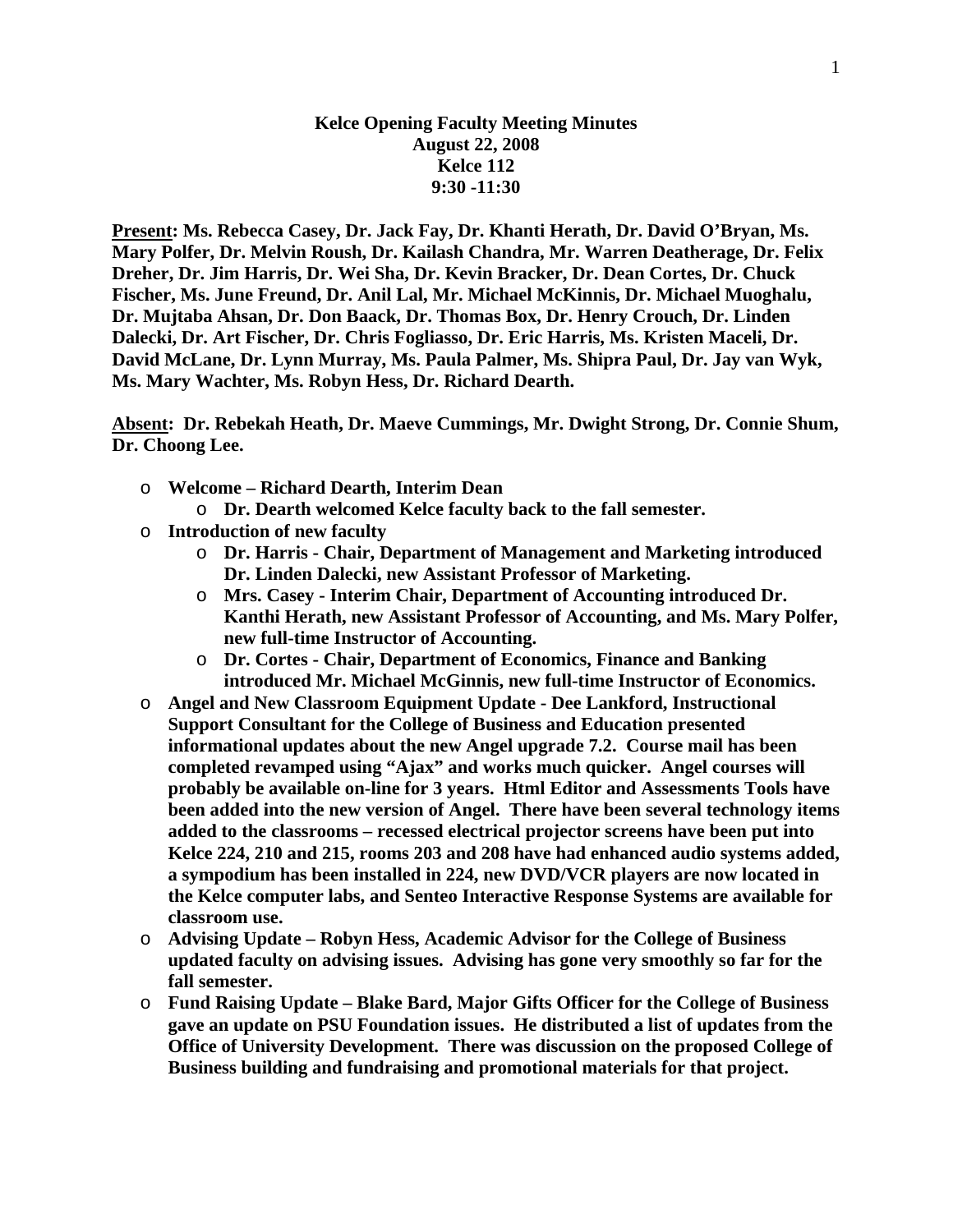- o **Dr. Dearth distributed copies of the wallet sized mission, vision and code of ethics for the College of Business.**
- o **Kelce Committee Selection and Changes in Kelce Rules of Organization** 
	- o **Kelce College of Business Standing Committees outline was distributed to all faculty. Departments are asked to discuss committees at their departmental meetings.** 
		- **Admissions and Reinstatement Committee: There was discussion about renaming this committee to the Reinstatement Committee. Dr. O'Bryan and Dr. Box made motions and faculty approved changing the name to Reinstatement Committee.**
		- **Continuous Improvement of Instruction Committee was disbanded with Dr. Box making the motion, and 2nded by Dr. Crouch with full faculty approval.**
		- **Technology Committee will remain active.**
		- **Fundraising Committee was voted on to be disbanded with full faculty approval.**
		- **Placement Committee was voted on to be disbanded with full faculty approval.**
		- **Dr. Box discussed goals of the Assessment Committee for this year. It is important to establish a complete loop from start to finish.**
	- o **Ad Hoc Committee Appointments. Dr. Dearth will be appointing faculty to the following ad hoc committees:** 
		- **Business Education Ad Hoc Committee Ms. Freund and Ms. Maceli will be appointed to this committee initially. Other faculty are encouraged to volunteer for this committee.**
		- **Writing Improvement and Assessment Ad Hoc Committee the English Department (Don Judd) may be assisting with this task in existing lower level courses.**
		- **Journey Through the Jungle Ad Hoc Committee Dr. Murray will be heading this committee which will focus on planned career development and professional development for students. This will be a certification for students that will show up on their transcripts.**
		- **Homecoming Ad Hoc Committee Dr. Murray will be heading this committee as well. The College of Business will have a tent set up at Homecoming.**
		- **Volunteers are asked for all of these ad hoc committees.**
- o **Kelce Student Organization Sponsors. A list of current Kelce Student Organizations was distributed and discussed. It is very important to get a list of the President's of each of the Kelce organizations very soon, so that they can meet with Dr. Dearth.**
- o **Faculty Office Hours. Faculty are required to have 10 office hours per semester posted.**
- o **Fall Enrollment Numbers were distributed. Enrollment #'s have risen for the fall.**
- o **Alcohol & Drug Abuse Policy was distributed.**
- o **Youngman Grant Reports are due by October 31.**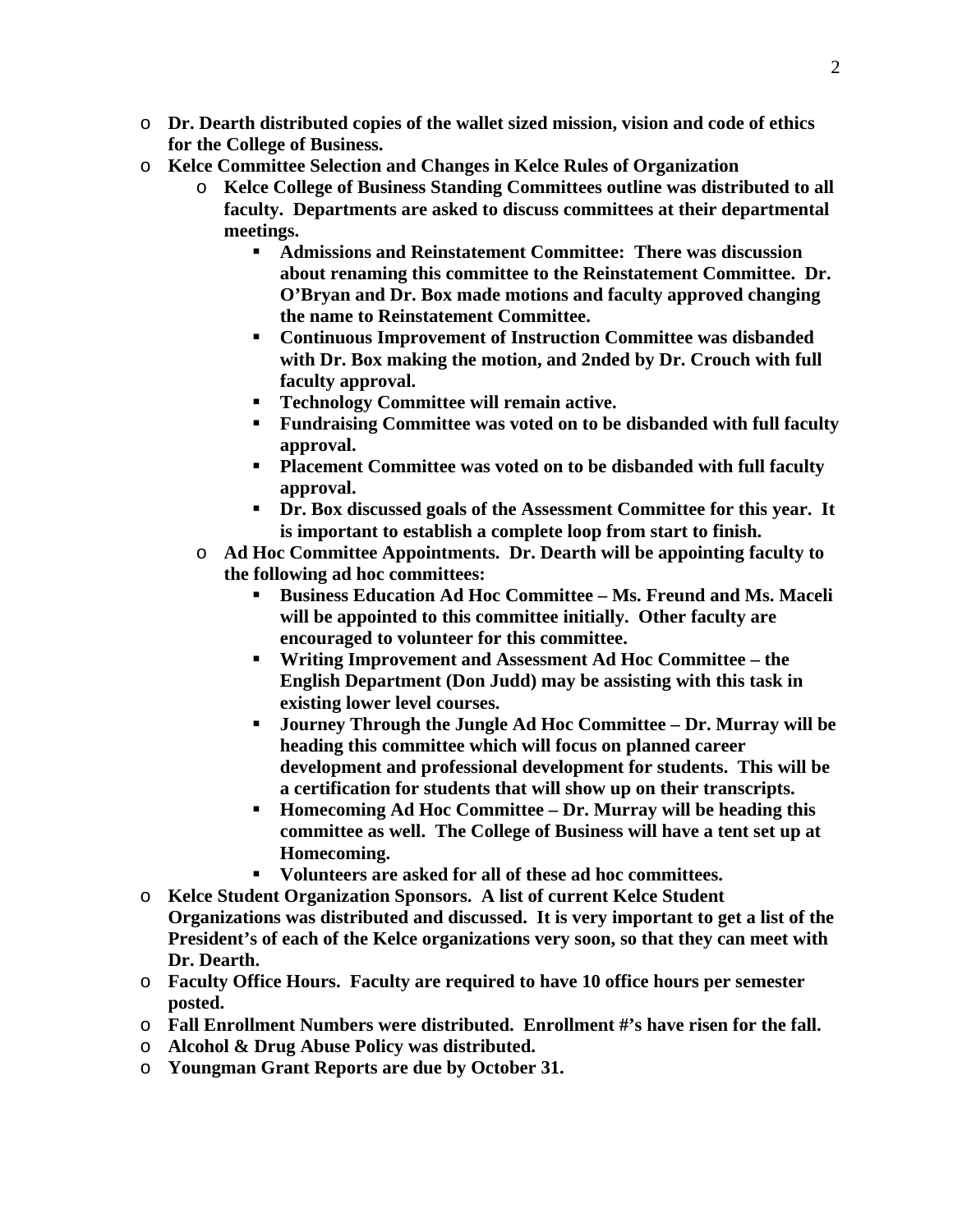- o **Kelce Grade Appeal Policy was distributed. Each department must adopt their own grade appeal policy. Dr. Box moved to adopt the policy, with Dr. Ahsan 2nding – motion passed unanimously.**
- o **Program Review Update. Expect to get the final analysis at any time from the committee. Preliminary information has been received, however additional information has been submitted and we will receive results as soon as the committee meets again.**
- o **Political Campaigning on State Property is forbidden.**
- o **Private Use of State Equipment and E-mail. A policy will take effect within the next few months for all state employees.**
- o **Pre-employment Screening of New Employees. After September 1, any employee including adjunct faculty, GA's and some student employees who will be employed for at least six months after September 1, 2008 must have a background check performed. These will be performed by the EEO Office, with results and a final decision on employment coming from the Provost.**
- o **Gorilla Mail changes have been made by OIS.**
- o **Brandenburg Lecture Series should be revived this semester. Some College of Business alumni may be invited to present at this series.**
- o **Records Retention, Destruction and Security Policies. This is a new policy for PSU and will be distributed to faculty when it has been finalized. The first step in the process will be to look at paper records which have been retained and decide whether or not to keep the secured records. If the documents need to be retained then they should be placed in a locked cabinet. If they are not to be kept, then the records should be shredded appropriately.**
- o **Copyrights Concerns. There is a university committee looking at this issue in regards to copy right infringements. Most of the concern at this point is information that is posted on Angel that is copyrighted. Faculty were asked to be cautious about what is posted for their courses. Mr. Bob Walter, Dean of Library Services, can answer questions that faculty might have on this issue.**
- o **University Strategic Plan 2007 -2012.**
- o **Promotion and Tenure Eligibility.**
- o **Mini MBA Dr. Box announced that the program will be introduced as a revenue generator. 10 courses have been identified. First meeting will be next Wednesday to set the foundation for this program.**
- o **New College Brochures will hopefully be ready to be produced in the near future. Promotional materials will be updated as we can.**
- o **Display Cases and Kelce Center Improvements. Improvements have been made throughout the building, and departments each have their own display cases now. Next summer new windows and doors are to be installed. Some of the roof areas on the building will be replaced, new condenser units will be installed, and all bathrooms will be updated.**
- o **AACSB Issues. Initial submissions to AACSB were completed via the computer each of the last five years. Annual narrative report (3 pages long) have also been submitted over the past five years. The Fifth Year Maintenance Report was distributed for faculty to review. Additionally, the report that was completed by Dr. Harris this summer will be submitted, as well as faculty vita, syllabi from the last**